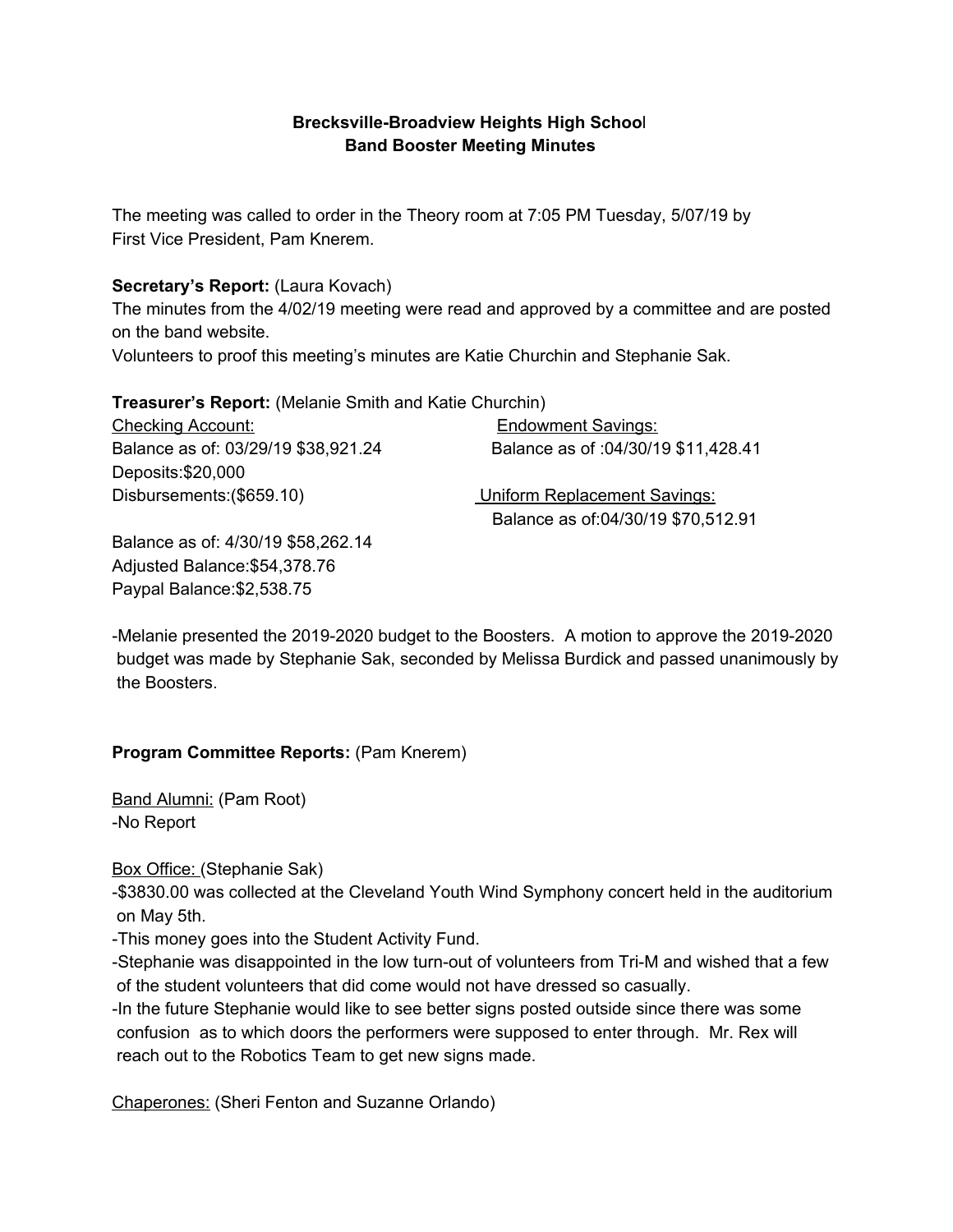-Pam Johnson is looking for chaperones for the Memorial Day Parade.

Drumline: (Pam Knerem)

-Drumline clinics will be held May 14th-16th from 3-5 PM.

-Group auditions will be held May 21st from 3-5 PM.

-Individual auditions will be held May 23rd also from 3-5 PM.

-Interviews for a new drumline advisor are underway.

## Hospitality/Game Snacks: (Lisa Weber)

-Lisa is looking for a couple people to help pass out water and collect trash from students who are marching in the Memorial Day parades. Lisa Trout volunteered to help at the Broadview Hts parade and Laura and John Kovach, Pam and Keith Knerem will help at the Brecksville Parade.

-Lisa sent a food and drink sign up sheet around at the meeting for eighth grade orientation night.

Flagline: (Melissa Brubaker and Elena Kucharski)

-Lori showed a sample of the new flags that will be ordered.

-The flags will cost approximately \$35.00 each and 25 will be ordered.

-The flags should be ready for the start of the 2019-2020 season.

-Flagline clinics will be held May 13th-16th from 3-5 PM.

-Auditions will be held on May 17th beginning at 3 PM.

PSO: (Michele Mihalich)

# -5/21- Regatta held.

-6/1 - BBHSF Uphill Downhill Run.

-B.O.E. is looking into new transportation schedules.

-The Board approved the purchase of three new busses for the district and will be looking to hire a few more bus drivers.

-A new bell schedule is also being finalized.

-Once the new school building is completed, the Board is planning to have only two dismissal times for all schools in the district.

-The Robotics team was recognized for winning the World Championship.

-The Envirothon Team was also recognized for qualifying for States.

-Megan Sarfi announced that four new water fountains will be installed in the High School.

-There will be closing activities for Central School during Brecksville's Home Days including a cook-out and a building walk through.

The Middle School will once again be raising money for Kick It to Cancer.

# Publicity: (Melissa Burdick)

-Melissa will give Shout Out forms to Mrs. Astey to include in the summer mailings.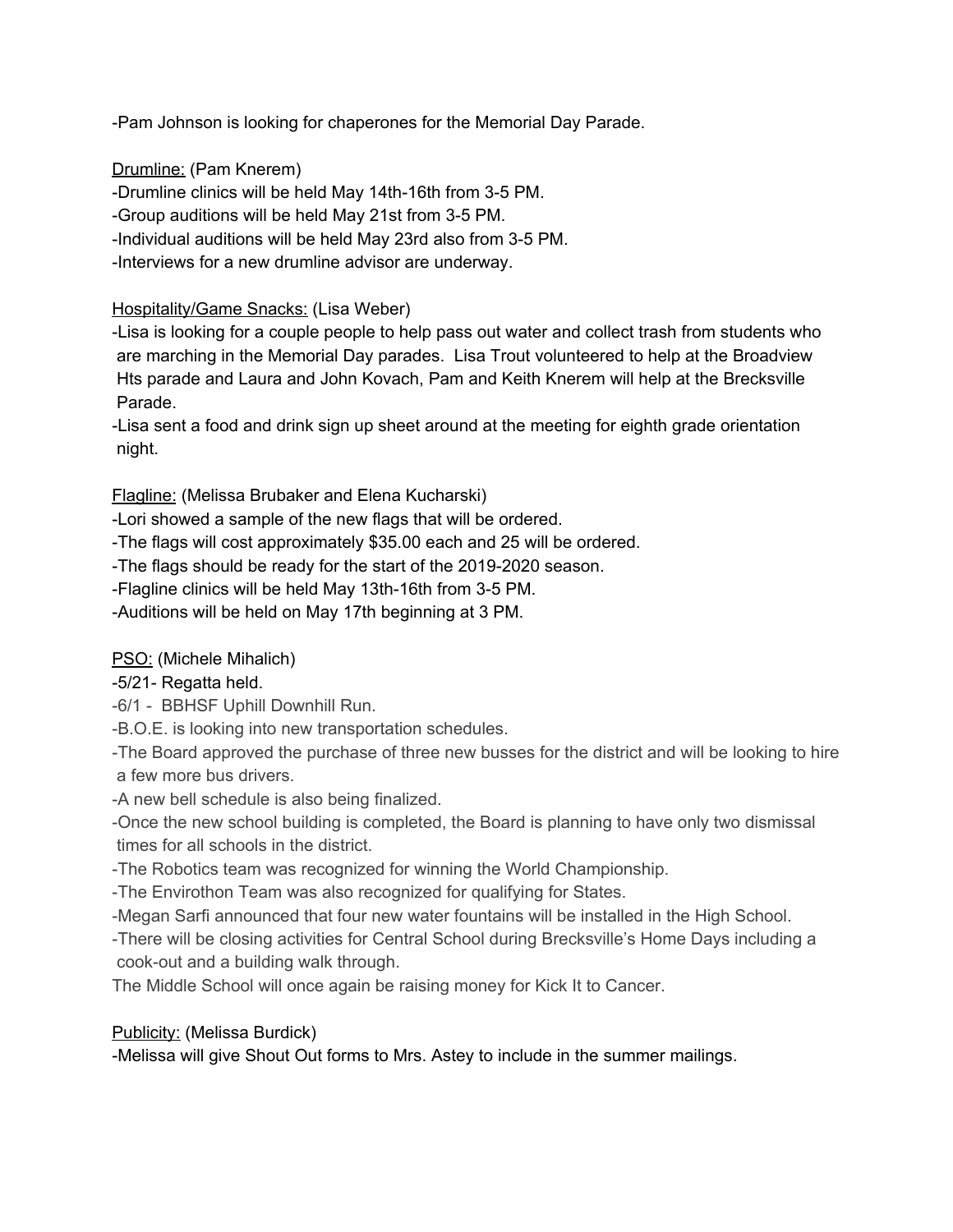Senior Night: (Pj Malnar) -A co-chair is needed for the 2019-2020 school year.

Swarm Board and Decorations: (Lisa Trout) -Lisa Trout made beautiful kite decorations for each band student's locker.

Uniforms: (Lori Reagan, Rima Julien, Sheyenne Uhlir and Linda Gauntner) -The new raincoats will have an upgraded lining at no additional cost to us because the thinner lining that was chosen has been discontinued. -Concert band uniforms will be checked in starting next week.

Summer Uniforms: (Kathy Holland and Lisa Karakostas) -The samples are all set for eighth grade orientation.

Yard Signs: (Alicia Ravagnani) -No Report.

## **Ways and Means Committee Reports:** (Amy Zajac)

Athletic Programs: (Melissa Burdick) -A meeting has been scheduled to plan for summer deadlines. -Ingrid Sprague and Melanie Hauer will be helping with this committee.

Athletic Program Sales: (Michelle McGrath)

-Since Michelle will be the new Second Vice President next year she would like to step down as the Athletic Program Sales Chair.

Athletic Program Layout: (Kim Traum) -No Report.

Citrus Sales: ( Allison Winokur and Barb Wisniewski) -No Report

Disney Raffle: (Grace Nichols) -No Report.

Endowment/Patrons: (Kim Traum) -Kim turned in \$200.00 for Band Patrons and \$525.00 for Endowments.

Spirit Wear: (Alicia Ravagnani) -No Report.